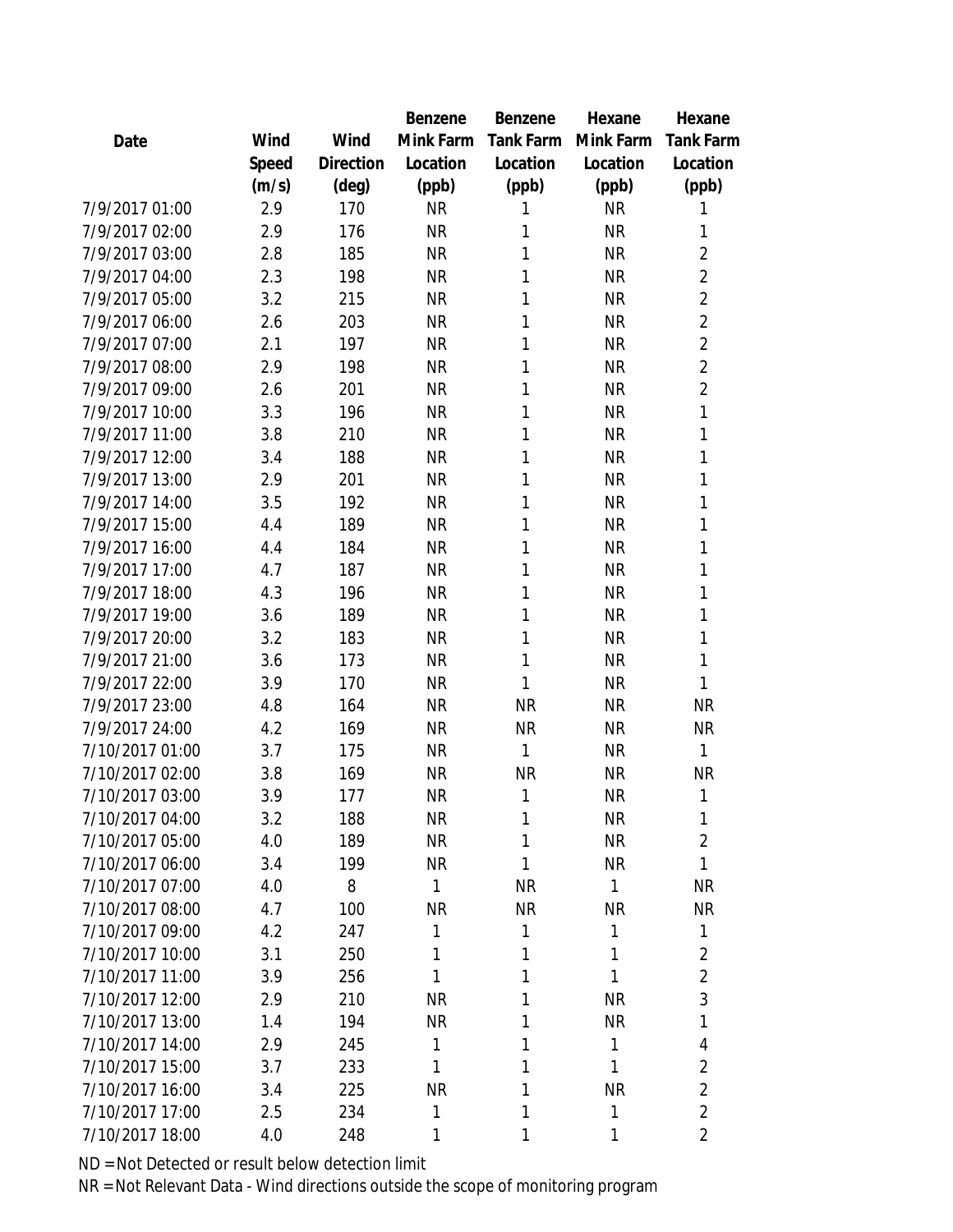|                 |       |           | Benzene   | Benzene          | Hexane    | Hexane           |
|-----------------|-------|-----------|-----------|------------------|-----------|------------------|
| Date            | Wind  | Wind      | Mink Farm | <b>Tank Farm</b> | Mink Farm | <b>Tank Farm</b> |
|                 | Speed | Direction | Location  | Location         | Location  | Location         |
|                 | (m/s) | (deg)     | (ppb)     | (ppb)            | (ppb)     | (ppb)            |
| 7/10/2017 19:00 | 3.2   | 255       | 1         | 1                | 1         | 3                |
| 7/10/2017 20:00 | 2.8   | 252       | 1         | 1                | 1         | 3                |
| 7/10/2017 21:00 | 1.5   | 269       | 1         | 1                | 1         | $\overline{2}$   |
| 7/10/2017 22:00 | 1.8   | 38        | 1         | <b>NR</b>        | 1         | <b>NR</b>        |
| 7/10/2017 23:00 | 1.4   | 65        | <b>NR</b> | <b>NR</b>        | <b>NR</b> | <b>NR</b>        |
| 7/10/2017 24:00 | 1.2   | 192       | <b>NR</b> | 1                | <b>NR</b> | 1                |
| 7/11/2017 01:00 | 0.9   | 173       | <b>NR</b> | 1                | <b>NR</b> | $\overline{2}$   |
| 7/11/2017 02:00 | 0.8   | 139       | <b>NR</b> | <b>NR</b>        | <b>NR</b> | <b>NR</b>        |
| 7/11/2017 03:00 | 1.2   | 211       | <b>NR</b> | 1                | <b>NR</b> | 1                |
| 7/11/2017 04:00 | 0.8   | 268       | 1         | 1                | 1         | $\overline{2}$   |
| 7/11/2017 05:00 | 0.9   | 269       | 1         | 1                | 1         | 3                |
| 7/11/2017 06:00 | 1.3   | 188       | <b>NR</b> | 1                | <b>NR</b> | 3                |
| 7/11/2017 07:00 | 0.7   | 12        | 1         | <b>NR</b>        | 1         | <b>NR</b>        |
| 7/11/2017 08:00 | 0.8   | 146       | <b>NR</b> | <b>NR</b>        | <b>NR</b> | <b>NR</b>        |
| 7/11/2017 09:00 | 1.6   | 142       | <b>NR</b> | <b>NR</b>        | <b>NR</b> | <b>NR</b>        |
| 7/11/2017 10:00 | 1.7   | 198       | <b>NR</b> | 1                | <b>NR</b> | 1                |
| 7/11/2017 11:00 | 0.8   | 190       | <b>NR</b> | 1                | <b>NR</b> | 1                |
| 7/11/2017 12:00 | 1.4   | 169       | <b>NR</b> | <b>NR</b>        | <b>NR</b> | <b>NR</b>        |
| 7/11/2017 13:00 | 2.4   | 170       | <b>NR</b> | 1                | <b>NR</b> | 1                |
| 7/11/2017 14:00 | 3.3   | 186       | <b>NR</b> | 1                | <b>NR</b> | 1                |
| 7/11/2017 15:00 | 4.2   | 196       | <b>NR</b> | 1                | <b>NR</b> | 1                |
| 7/11/2017 16:00 | 4.9   | 193       | <b>NR</b> | 1                | <b>NR</b> | 1                |
| 7/11/2017 17:00 | 4.2   | 211       | <b>NR</b> | 1                | <b>NR</b> | 1                |
| 7/11/2017 18:00 | 3.3   | 252       | 1         | 1                | 1         | $\overline{2}$   |
| 7/11/2017 19:00 | 3.1   | 225       | <b>NR</b> | 1                | <b>NR</b> | 1                |
| 7/11/2017 20:00 | 2.6   | 191       | <b>NR</b> | 1                | <b>NR</b> | 1                |
| 7/11/2017 21:00 | 2.3   | 177       | <b>NR</b> | 1                | <b>NR</b> | 1                |
| 7/11/2017 22:00 | 2.3   | 142       | <b>NR</b> | <b>NR</b>        | <b>NR</b> | <b>NR</b>        |
| 7/11/2017 23:00 | 2.3   | 135       | <b>NR</b> | <b>NR</b>        | <b>NR</b> | <b>NR</b>        |
| 7/11/2017 24:00 | 3.6   | 154       | <b>NR</b> | <b>NR</b>        | <b>NR</b> | <b>NR</b>        |
| 7/12/2017 01:00 | 4.3   | 164       | <b>NR</b> | <b>NR</b>        | <b>NR</b> | <b>NR</b>        |
| 7/12/2017 02:00 | 3.9   | 175       | <b>NR</b> | 1                | <b>NR</b> | 1                |
| 7/12/2017 03:00 | 3.7   | 171       | NR        | 1                | <b>NR</b> | 1                |
| 7/12/2017 04:00 | 2.9   | 177       | <b>NR</b> | 1                | <b>NR</b> | 1                |
| 7/12/2017 05:00 | 3.4   | 202       | <b>NR</b> | 1                | <b>NR</b> | 1                |
| 7/12/2017 06:00 | 2.3   | 182       | <b>NR</b> | 1                | <b>NR</b> | 1                |
| 7/12/2017 07:00 | 2.6   | 163       | <b>NR</b> | <b>NR</b>        | <b>NR</b> | <b>NR</b>        |
| 7/12/2017 08:00 | 3.7   | 173       | <b>NR</b> | 1                | <b>NR</b> | 1                |
| 7/12/2017 09:00 | 4.2   | 179       | <b>NR</b> | 1                | <b>NR</b> | 1                |
| 7/12/2017 10:00 | 2.1   | 59        | <b>NR</b> | <b>NR</b>        | <b>NR</b> | <b>NR</b>        |
| 7/12/2017 11:00 | 3.6   | 21        | 1         | <b>NR</b>        | 1         | <b>NR</b>        |
| 7/12/2017 12:00 | 3.3   | 158       | <b>NR</b> | <b>NR</b>        | <b>NR</b> | <b>NR</b>        |
|                 |       |           |           |                  |           |                  |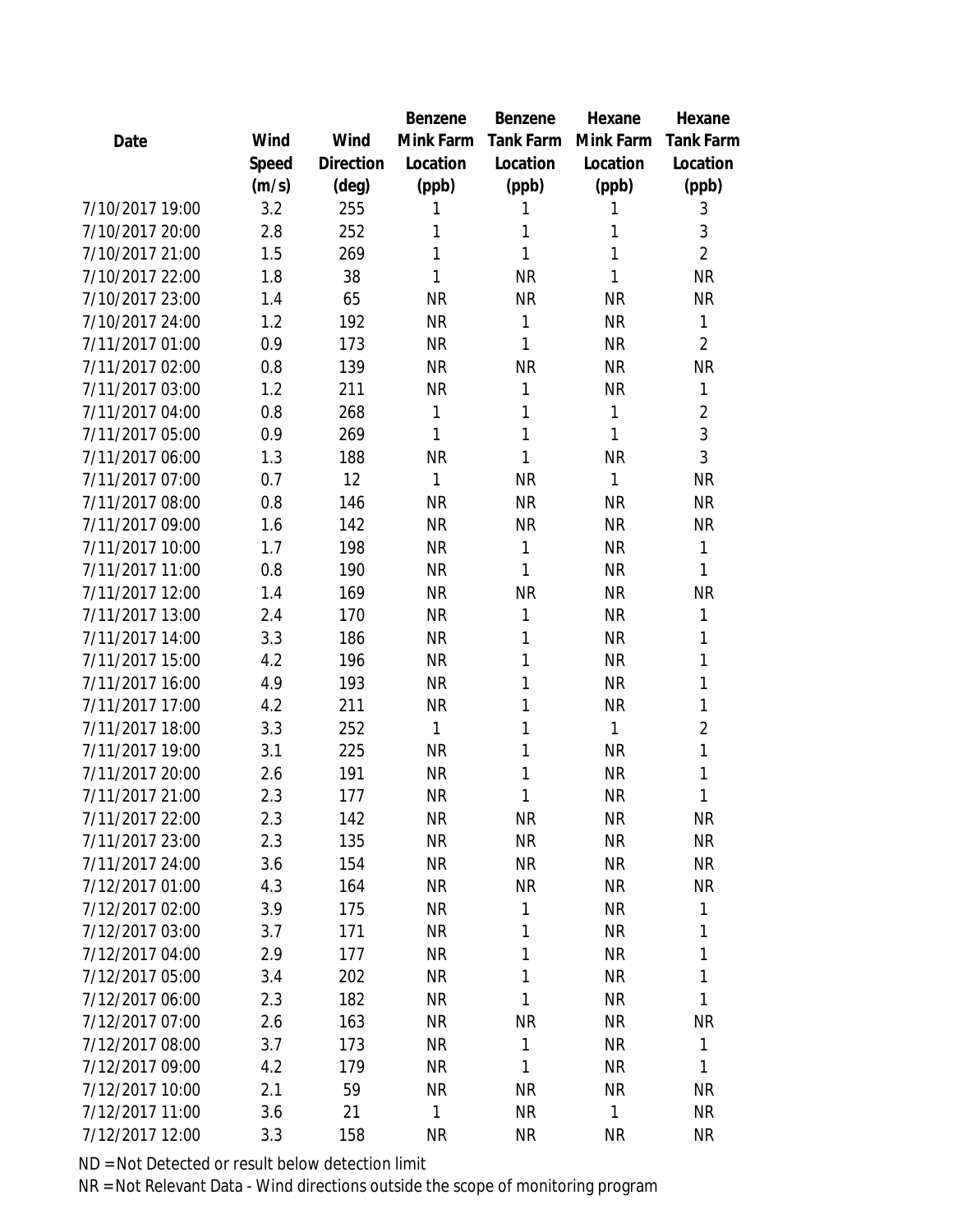|                 |       |           | Benzene   | Benzene          | Hexane    | Hexane           |
|-----------------|-------|-----------|-----------|------------------|-----------|------------------|
| Date            | Wind  | Wind      | Mink Farm | <b>Tank Farm</b> | Mink Farm | <b>Tank Farm</b> |
|                 | Speed | Direction | Location  | Location         | Location  | Location         |
|                 | (m/s) | (deg)     | (ppb)     | (ppb)            | (ppb)     | (ppb)            |
| 7/12/2017 13:00 | 2.3   | 176       | <b>NR</b> | 1                | <b>NR</b> | 1                |
| 7/12/2017 14:00 | 5.0   | 162       | <b>NR</b> | <b>NR</b>        | <b>NR</b> | <b>NR</b>        |
| 7/12/2017 15:00 | 5.7   | 164       | <b>NR</b> | <b>NR</b>        | <b>NR</b> | <b>NR</b>        |
| 7/12/2017 16:00 | 3.4   | 183       | <b>NR</b> | 1                | <b>NR</b> | 1                |
| 7/12/2017 17:00 | 3.2   | 192       | <b>NR</b> | 1                | <b>NR</b> | 1                |
| 7/12/2017 18:00 | 3.1   | 182       | <b>NR</b> | 1                | <b>NR</b> | 1                |
| 7/12/2017 19:00 | 0.9   | 173       | <b>NR</b> | 1                | <b>NR</b> | 1                |
| 7/12/2017 20:00 | 1.4   | 119       | <b>NR</b> | <b>NR</b>        | <b>NR</b> | <b>NR</b>        |
| 7/12/2017 21:00 | 2.8   | 150       | <b>NR</b> | <b>NR</b>        | <b>NR</b> | <b>NR</b>        |
| 7/12/2017 22:00 | 3.3   | 168       | <b>NR</b> | <b>NR</b>        | <b>NR</b> | <b>NR</b>        |
| 7/12/2017 23:00 | 3.4   | 175       | <b>NR</b> | 1                | <b>NR</b> | 1                |
| 7/12/2017 24:00 | 4.1   | 188       | <b>NR</b> | 1                | <b>NR</b> | 1                |
| 7/13/2017 01:00 | 6.8   | 221       | <b>NR</b> | 1                | <b>NR</b> | 1                |
| 7/13/2017 02:00 | 2.6   | 242       | 1         | 1                | 1         | $\overline{2}$   |
| 7/13/2017 03:00 | 3.0   | 214       | <b>NR</b> | 1                | <b>NR</b> | 1                |
| 7/13/2017 04:00 | 3.1   | 211       | <b>NR</b> | 1                | NR        | 1                |
| 7/13/2017 05:00 | 3.3   | 234       | 1         | 1                | 1         | 1                |
| 7/13/2017 06:00 | 2.7   | 244       | 1         | 1                | 1         | 1                |
| 7/13/2017 07:00 | 2.6   | 236       | 1         | 1                | 1         | 1                |
| 7/13/2017 08:00 | 2.6   | 248       | 1         | 1                | 1         | 1                |
| 7/13/2017 09:00 | 2.8   | 253       | 1         | 1                | 1         | $\overline{7}$   |
| 7/13/2017 10:00 | 2.9   | 276       | 1         | <b>NR</b>        | 1         | <b>NR</b>        |
| 7/13/2017 11:00 | 2.6   | 269       | 1         | 1                | 1         | 1                |
| 7/13/2017 12:00 | 3.6   | 262       | 1         | 1                | 1         | 1                |
| 7/13/2017 13:00 | 4.3   | 257       | 1         | 1                | 1         | $\overline{c}$   |
| 7/13/2017 14:00 | 4.7   | 255       | 1         | 1                | 1         | $\overline{2}$   |
| 7/13/2017 15:00 | 4.5   | 261       | 1         | 1                | 1         | 3                |
| 7/13/2017 16:00 | 4.6   | 278       | 1         | <b>NR</b>        | 1         | <b>NR</b>        |
| 7/13/2017 17:00 | 4.6   | 282       | 1         | <b>NR</b>        | 1         | <b>NR</b>        |
| 7/13/2017 18:00 | 4.2   | 280       | 1         | <b>NR</b>        | 1         | <b>NR</b>        |
| 7/13/2017 19:00 | 3.7   | 303       | 1         | <b>NR</b>        | 1         | <b>NR</b>        |
| 7/13/2017 20:00 | 2.9   | 294       | 1         | <b>NR</b>        | 1         | <b>NR</b>        |
| 7/13/2017 21:00 | 2.8   | 310       | 1         | <b>NR</b>        | 1         | <b>NR</b>        |
| 7/13/2017 22:00 | 2.8   | 300       | 1         | <b>NR</b>        | 1         | <b>NR</b>        |
| 7/13/2017 23:00 | 2.2   | 295       | 1         | <b>NR</b>        | 1         | <b>NR</b>        |
| 7/13/2017 24:00 | 2.0   | 290       | 1         | <b>NR</b>        | 1         | <b>NR</b>        |
| 7/14/2017 01:00 | 1.7   | 271       | 1         | 1                | 1         | 1                |
| 7/14/2017 02:00 | 1.3   | 270       | 1         | 1                | 1         | $\overline{2}$   |
| 7/14/2017 03:00 | 2.1   | 321       | 1         | <b>NR</b>        | 1         | <b>NR</b>        |
| 7/14/2017 04:00 | 1.6   | 339       | 1         | <b>NR</b>        | 1         | <b>NR</b>        |
| 7/14/2017 05:00 | 1.8   | 347       | 1         | <b>NR</b>        | 1         | <b>NR</b>        |
| 7/14/2017 06:00 | 1.7   | 353       | 1         | <b>NR</b>        | 1         | <b>NR</b>        |
|                 |       |           |           |                  |           |                  |